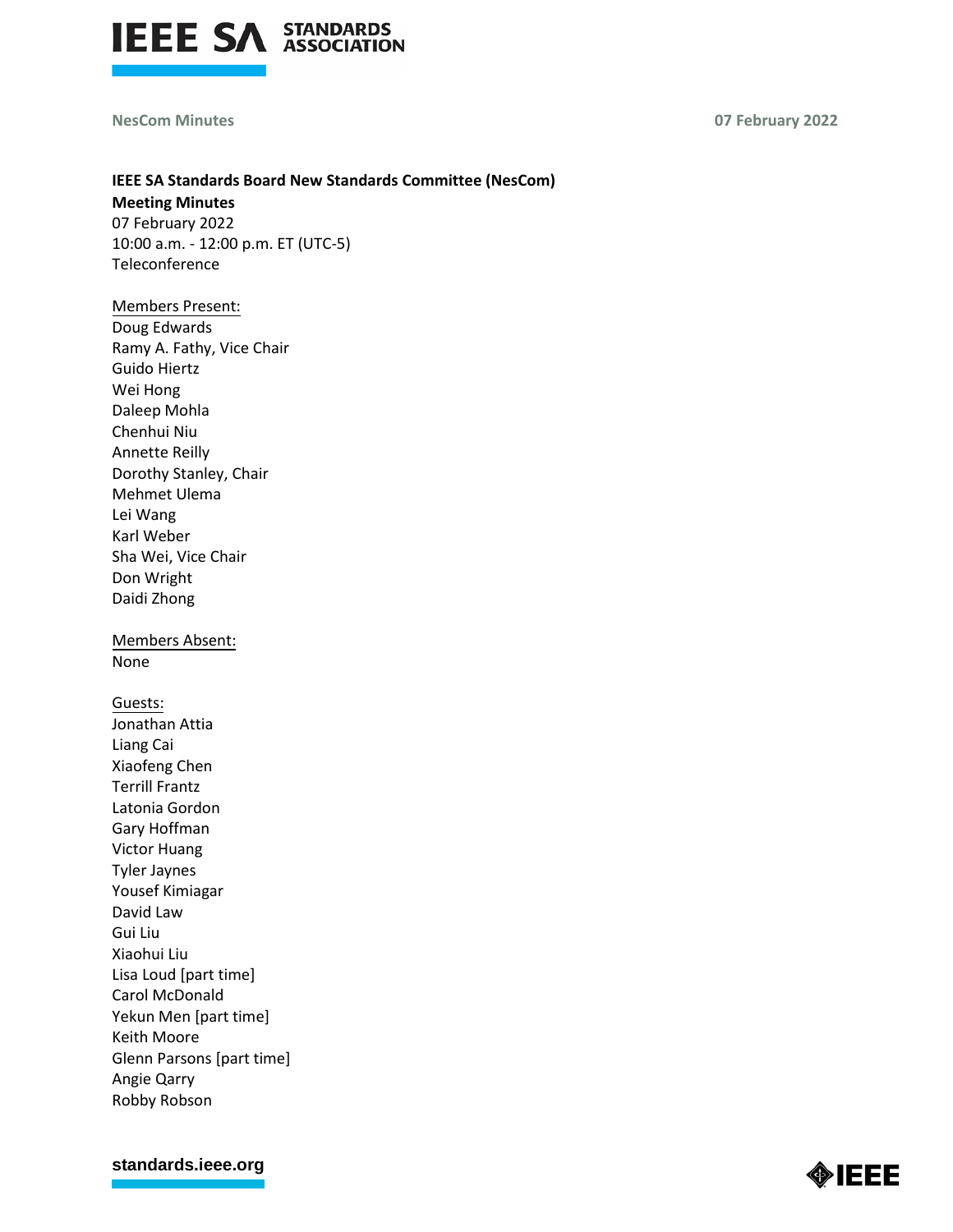Claire Topp [legal counsel] Jack Weast [part time] Yu Yuan Ren Zhigang [part time] IEEE Staff: Christy Bahn Adrien Bastos Kim Breitfelder Matt Ceglia Sri Chandrasekaran Karen Evangelista Jonathan Goldberg Yvette Ho Sang Konstantinos Karachalios Soo Kim Michael Kipness Vanessa Lalitte Kristin Little Jiajia Liu Kelly Lorne Erin Morales Ashley Moran Adam Newman Christian Orlando Dave Ringle Pat Roder Jennifer Santulli Rudi Schubert Tom Thompson Lisa Weisser, Administrator Malia Zaman Meng Zhao

# **[Unless otherwise noted, all votes are unanimous]**

## **1 CALL TO ORDER AND INTRODUCTIONS**

Chair Stanley welcomed everyone and called the meeting to order at 10:00 a.m. ET (UTC-5). There was a round of introductions by all in attendance.

# **2 REVIEW AND APPROVAL OF THE AGENDA**

The agenda was reviewed, and Chair Stanley asked if there were any changes to be made to the agenda. There were none.

**A motion was made (Hiertz) and seconded (Mohla) to approve the 07 February 2022 NesCom meeting agenda, including the consent agenda. In the absence of objection, the motion was approved.**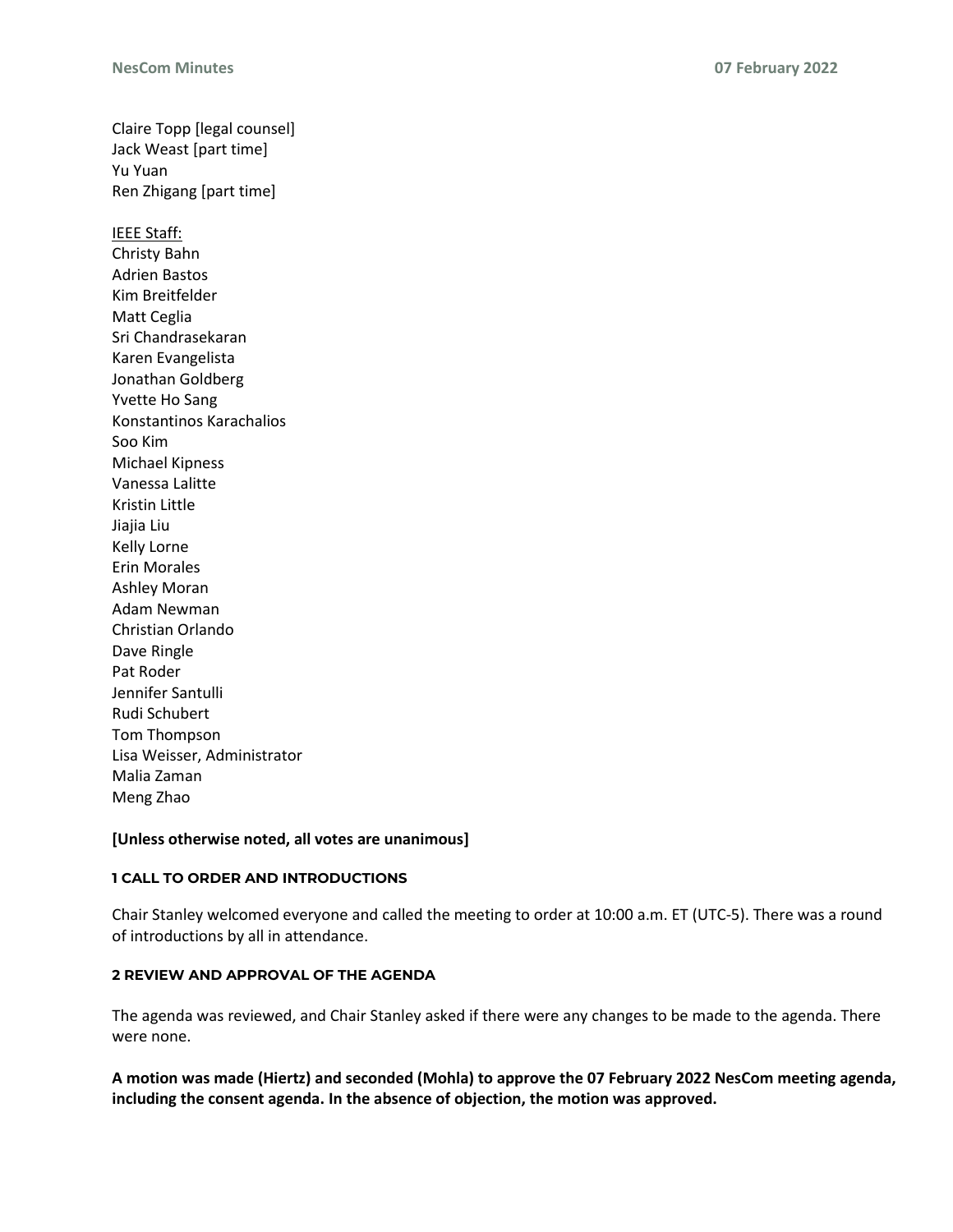# **2.1 Consent Agenda**

## **2.1.1 Withdrawal Requests**

IEEE Engineering in Medicine and Biology Society/IEEE 11073 Standards Committee

#### **P11073-10103a**

Health Informatics - Device Interoperability - Part 10103: Implantable Device Communication - Nomenclature - Implantable Device, Cardiac - Amendment 1: Additional definitions **Recommendation: Approve PAR withdrawal**

#### **P11073-20601a**

Health Informatics - Personal Health Device Communication - Part 20601: Application Profile - Optimized Exchange Protocol Amendment **Recommendation: Approve PAR withdrawal**

#### **3 Approval of Minutes from the 27 October and 07 December 2021 NesCom Meetings**

**A motion was made (Weber) and seconded (Wang) to approve the minutes of the 27 October 2021 NesCom meeting. In the absence of objection, the motion was approved.**

**A motion was made (Hong) and seconded (Wright) to approve the minutes of the 07 December 2021 NesCom meeting. In the absence of objection, the motion was approved.**

**4 PARS FOR DISCUSSION**

#### **4.1 Modified PARs**

## IEEE Computer Society/LAN/MAN Standards Committee

### **P802.11bb**

Standard for Information Technology - Telecommunications and Information Exchange Between Systems Local and Metropolitan Area Networks - Specific Requirements - Part 11: Wireless LAN Medium Access Control (MAC) and Physical Layer (PHY) Specifications

Amendment: Light Communications

#### **Recommendation: Approve modified PAR**

## IEEE Computer Society/Software & Systems Engineering Standards Committee

## **P26531**

Systems and Software Engineering - Content Management for Product Life Cycle, User, and Service Management Information for Users

**Recommendation: Approve modified PAR**

## IEEE Consumer Technology Society/Emerging Technology Standards Committee

#### **P3141**

Standard for 3D Body Processing **Recommendation: Approve modified PAR** IEEE Power and Energy Society/Insulated Conductors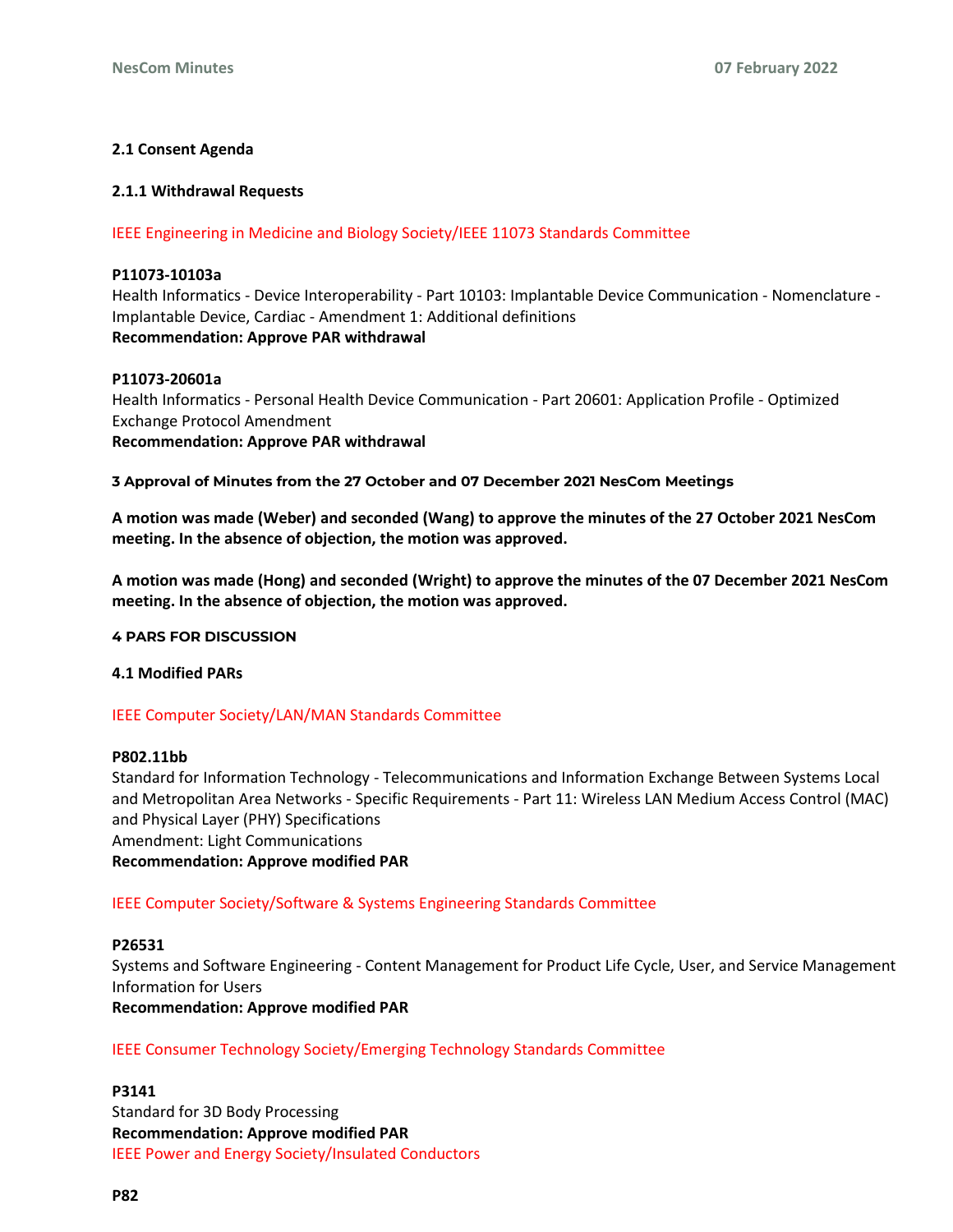Recommended Practice for Impulse Voltage Tests on Insulated Cables and Their Accessories **Recommendation: Approve modified PAR**

#### IEEE Power and Energy Society/Power System Relaying and Control

#### **PC37.92**

Standard for Low-Energy Analog Interfaces between Protective Relays and Power System Signal Sources **Recommendation: Approve modified PAR**

#### IEEE Power and Energy Society/Substations

#### **P693a**

Recommended Practice for Seismic Design of Substations Amendment: Alterations of Transformers and Select Appendages, Surge Arresters, Response Spectra, Time Histories, and Their Qualification Methodologies **Recommendation: Approve modified PAR**

## IEEE Power and Energy Society/Transformers

**PC57.12.52** Standard for Sealed Dry-Type Distribution and Power Transformers **Recommendation: Approve modified PAR**

#### IEEE Sensors Council/Standards Committee

#### **P2520**

Guide for Testing Machine Olfaction Devices and Systems **Recommendation: Approve modified PAR**

#### IEEE Vehicular Technology Society/Intelligent Transportation Systems

### **P2846**

Standard for Assumptions in Safety-Related Models for Automated Driving Systems **Recommendation: Approve modified PAR (9 approve, 1 disapprove [Edwards], 1 abstain [Ulema])**

#### **4.2 Extension Requests**

#### IEEE Consumer Technology Society/Blockchain Standards Committee

## **P2418.1**

Standard for the Framework of Blockchain Use in Internet of Things (IoT) **Recommendation: Approve request for an extension until December 2023**

#### IEEE Power and Energy Society/Surge Protective Devices/High Voltage

# **P2770**

60099-11 Surge Arresters - Part 11: Metal-Oxide Line Surge Arresters to Protect Power Line Insulation **Recommendation: Approve request for an extension until December 2024**

#### **4.3 New PARs**

IEEE Computer Society/Artificial Intelligence Standards Committee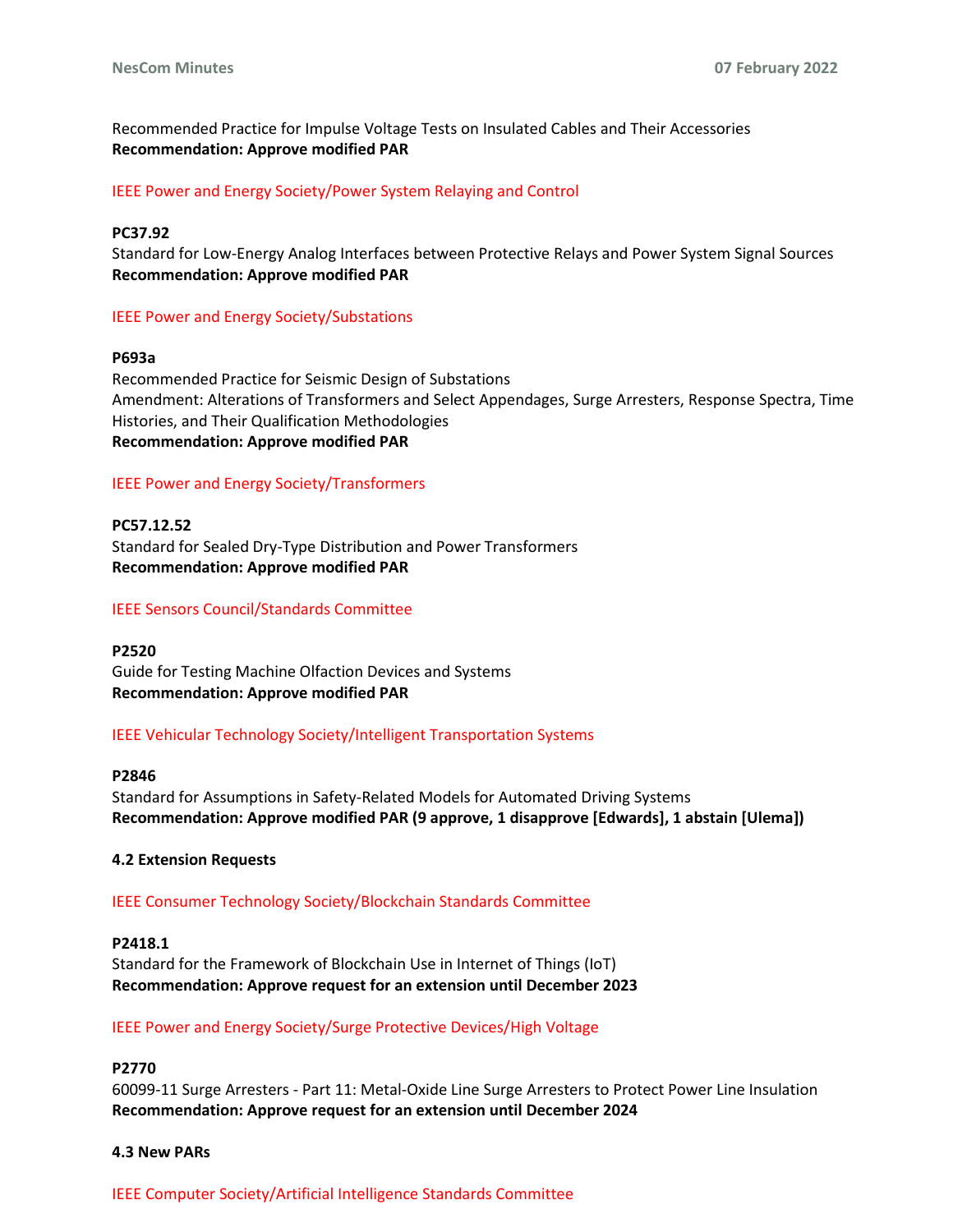# **P3142**

Recommended Practice on Distributed Training and Inference for Large-Scale Deep Learning Models **Recommendation: Approve new PAR until December 2026**

# **P3152**

Standard for the Description of the Natural or Artificial Character of Intelligent Communicators **Recommendation: Approve new PAR until December 2026**

# **P3156**

Standard for Requirements of Privacy-Preserving Computation Integrated Platforms **Recommendation: Approve new PAR until December 2026**

# IEEE Computer Society/Blockchain and Distributed Ledgers

## **P3222**

Standard for the Reference Architecture of Blockchain as a Service Platform **Recommendation: Defer new PAR until the next NesCom meeting to allow time for continued discussion and clarification of the PAR (10 approve, 0 disapprove, 1 abstain [Wright]).**

# **P3223**

Standard for the Reference Architecture of Blockchain Fusion Server **Recommendation: Defer new PAR until the next NesCom meeting to allow time for continued discussion and clarification of the PAR (5 approve, 2 disapprove [Ulema, Wright], 3 abstain [Wang, Wei, Zhong]).**

# IEEE Computer Society/LAN/MAN Standards Committee

## **P802.1ASds**

Standard for Local and Metropolitan Area Networks - Timing and Synchronization for Time-Sensitive Applications

Amendment: Support for the IEEE Std 802.3 Clause 4 Media Access Control (MAC) operating in half-duplex **Recommendation: Approve new PAR until December 2026**

## **P802.11-2020/Cor 1**

Standard for Information Technology - Telecommunications and Information Exchange Between Systems - Local and Metropolitan Area Networks - Specific Requirements - Part 11: Wireless LAN Medium Access Control (MAC) and Physical Layer (PHY) Specifications - Corrigendum 1 - Correct IEEE 802.11ay Assignment of Protected Announce Support bit

**Recommendation: Approve new PAR until December 2026**

# IEEE Computer Society/Smart Manufacturing Standards Committee

## **P3144**

Standard for Digital Twin Maturity Model and Assessment Methodology in Industry **Recommendation: Approve new PAR until December 2026**

# **P3145**

Standard for General Technical Requirement of Auxiliary Warehouse in Smart Factory **Recommendation: Approve new PAR until December 2026**

## **P3147**

Recommended Practice for Variant Design of Electronics Production Line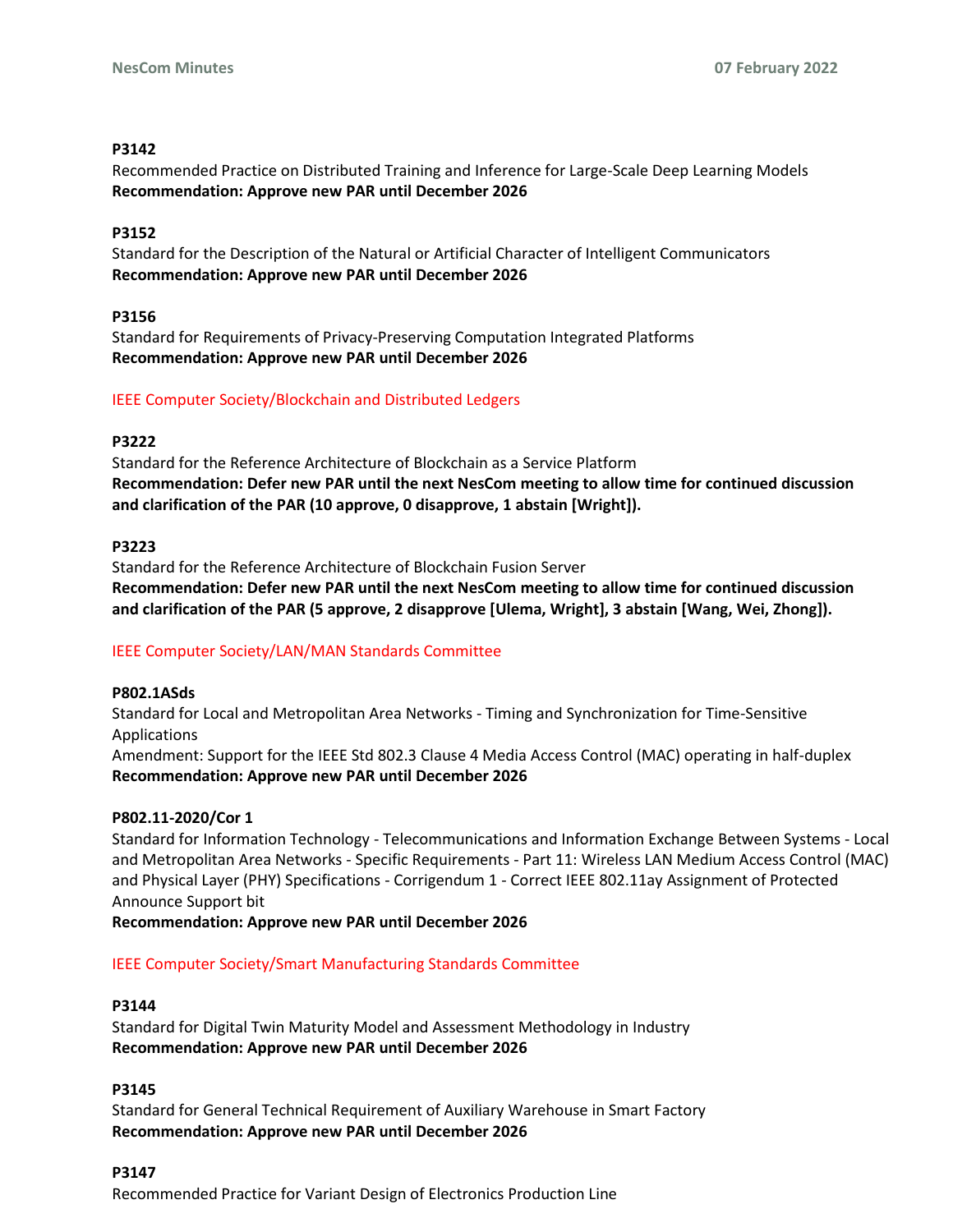## **Recommendation: Approve new PAR until December 2026**

## IEEE Computer Society/Standards Activities Board

## **P2807.5**

Guide for Medical Clinical Diagnosis and Treatment Oriented Knowledge Graphs **Recommendation: Approve new PAR until December 2026**

**P3079.2.1** Standard for a Basic Framework for Motion Training Systems **Recommendation: Approve new PAR until December 2026**

## **P3154**

Recommended Practice for the Application of Knowledge Graphs for Talent Services **Recommendation: Approve new PAR until December 2026**

## IEEE Engineering in Medicine and Biology Society/Standards Committee

#### **P3151**

Standard for Spray-On Surface Antimicrobial Coatings Test Methodology **Recommendation: Approve new PAR until December 2026**

## IEEE Industry Applications Society/Petroleum & Chemical Industry

**P80005-1b** International Standard - Utility Connections in Port - Part 1: High Voltage Shore Connection (HVSC) Systems - General Requirements Amendment: Annex G Additional Requirements for Vehicle Carriers **Recommendation: Approve new PAR until December 2026**

## IEEE Nanotechnology Council/Standards Committee

**P3155** Standard for Programmable Quantum Simulator **Recommendation: Approve new PAR until December 2026**

## IEEE Power and Energy Society/Electric Machinery

**P3149**

Trial Use Guide for Dissection Techniques of Form Wound Stator Coils and Bars **Recommendation: Approve new PAR until December 2026**

## IEEE Power and Energy Society/Insulated Conductors

## **P3148**

Guide for Field Detection of Metallic Sheath Current of Single-Conductor Shielded and Cross-Linked Polyethylene (XLPE) Insulated Alternating Current (AC) Cable **Recommendation: Approve new PAR until December 2026**

## **P3150**

Guide for Testing the Semi-Conductive Water Blocking Tape in Cross-Linked Polyethylene Insulated Alternating-Current Power Cables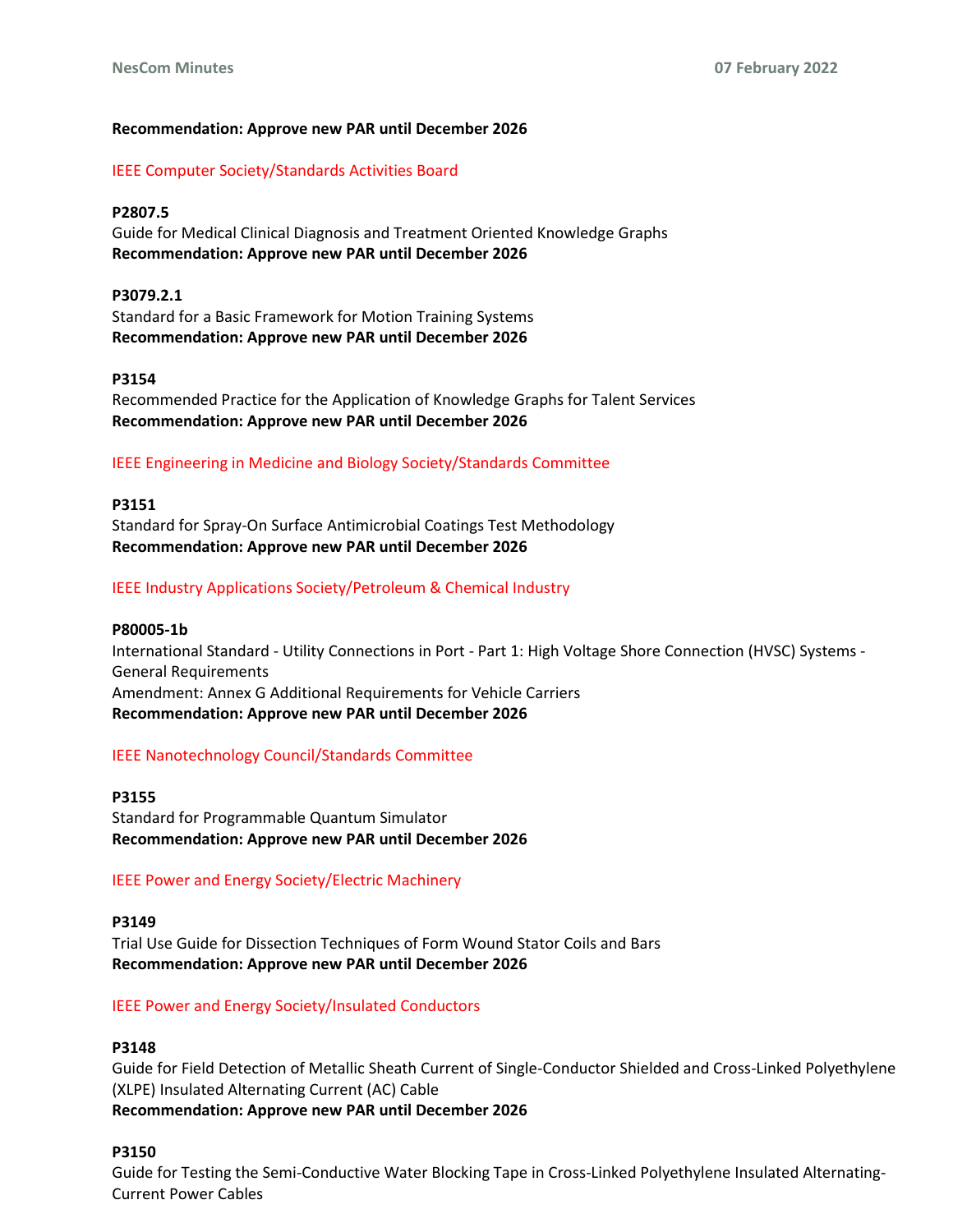## **Recommendation: Approve new PAR until December 2026**

# IEEE Power and Energy Society/Transformers

## **P1276a**

Guide for the Application of High-Temperature Insulation Materials in Liquid-Immersed Distribution, Power, and Regulating Transformers Amendment: Updates to Annex B and corresponding references in Annex D **Recommendation: Approve new PAR until December 2026**

# **PC57.12.53**

Guide for Mitigating Corrosion on Subsurface Transformers and Network Protectors **Recommendation: Approve new PAR until December 2026**

# IEEE Robotics and Automation Society/Standing Committee for Standards

## **P3140**

Standard for Semantic Maps for Autonomous Robots **Recommendation: Approve new PAR until December 2026**

# IEEE SA Board of Governors/Strategic and Emerging Standards Committee

## **P3400**

Standard for Use of Inclusive Language in Technical Terminology and Communications **Recommendation: Approve new PAR until December 2026**

## **4.4 PARs for the Revision of Standards**

## IEEE Aerospace and Electronic Systems Society/Radar Systems Panel

## **P686**

Standard for Radar Definitions **Recommendation: Approve PAR for the revision of a standard until December 2026**

# IEEE Computer Society/Software & Systems Engineering Standards Committee

**P730** Standard for Software Quality Assurance Processes **Recommendation: Approve PAR for the revision of a standard until December 2026**

## IEEE Engineering in Medicine and Biology Society/IEEE 11073 Standards Committee

## **P11073-10103**

Health Informatics - Point-of-care Medical Device Communication Part 10103: Nomenclature - Implantable Device, Cardiac

**Recommendation: Approve PAR for the revision of a standard until December 2026 (9 approve, 0 disapprove, 0 abstain, 1 recuse)**

## **P11073-10427**

Health Informatics - Device Interoperability - Part 10427: Personal Health Device Communication - Device Specialization - Power Status Monitor of Personal Health Devices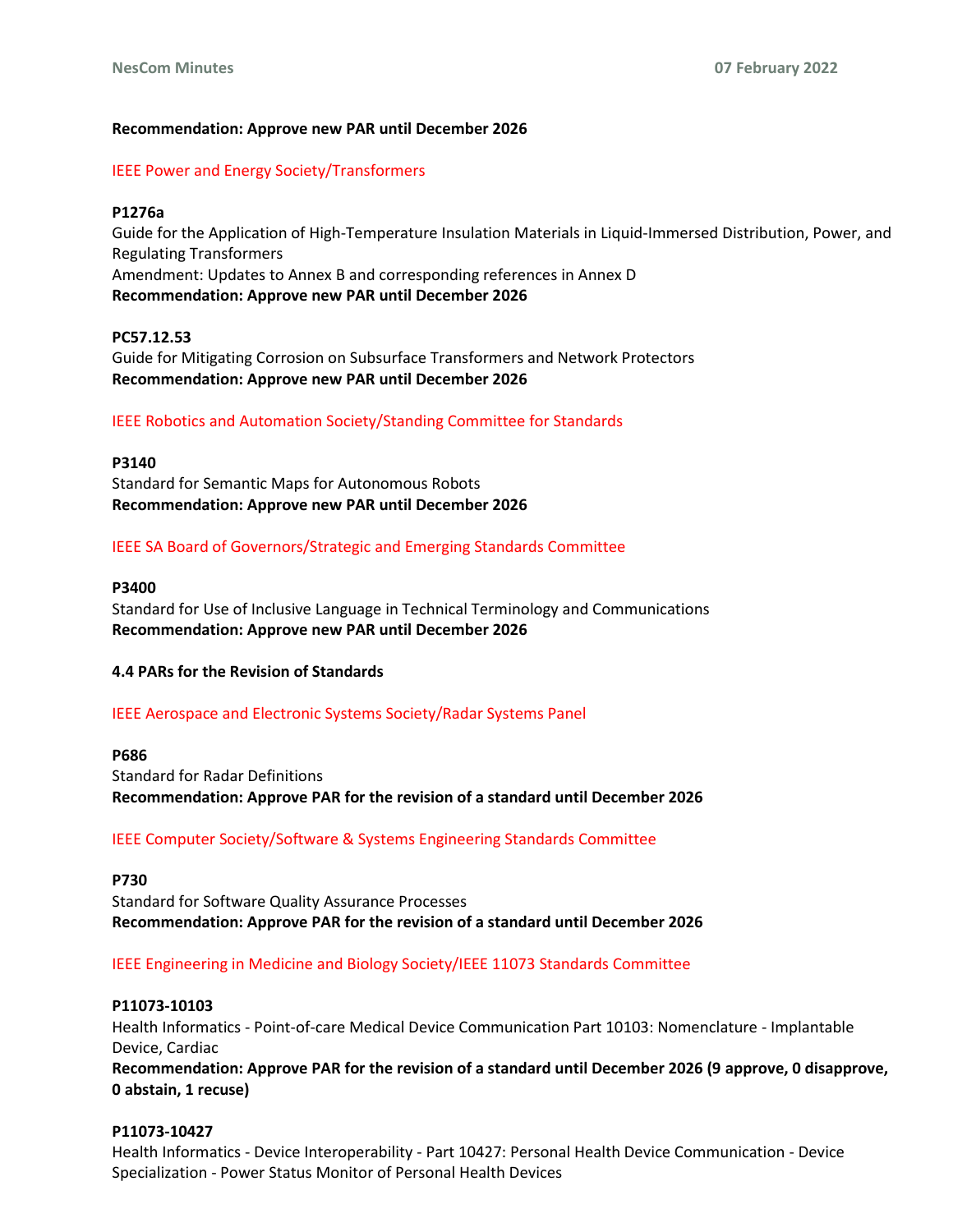# **Recommendation: Approve PAR for the revision of a standard until December 2026 (9 approve, 0 disapprove, 0 abstain, 1 recuse)**

#### **P11073-20601**

Health Informatics - Device Interoperability - Part 20601: Personal Health Device Communication - Application Profile - Optimized Exchange Protocol

**Recommendation: Approve PAR for the revision of a standard until December 2026 (9 approve, 0 disapprove, 0 abstain, 1 recuse)**

## IEEE Industry Applications Society/Industrial & Commercial Power Systems Standards Development Committee

## **P3004.8**

Recommended Practice for Motor Protection in Industrial and Commercial Power Systems **Recommendation: Approve PAR for the revision of a standard until December 2026**

#### IEEE Power and Energy Society/Electric Machinery

#### **P1310**

Recommended Practice for Thermal Cycle Testing of Form-Wound Stator Bars and Coils for Large Rotating **Machines Recommendation: Approve PAR for the revision of a standard until December 2026**

IEEE Power and Energy Society/Surge Protective Devices/High Voltage

# **PC62.11**

Standard for Metal-Oxide Surge Arresters for AC Power Circuits (>1 kV) **Recommendation: Approve PAR for the revision of a standard until December 2026**

## IEEE Power and Energy Society/Switchgear

**PC37.14** Standard for DC (3200 V and below) Power Circuit Breakers Used in Enclosures **Recommendation: Approve PAR for the revision of a standard until December 2026**

## IEEE Power and Energy Society/Transformers

**PC57.12.01** Standard for General Requirements for Dry-Type Distribution and Power Transformers **Recommendation: Approve PAR for the revision of a standard until December 2026**

**PC57.12.91** Standard Test Code for Dry-Type Distribution and Power Transformers **Recommendation: Approve PAR for the revision of a standard until December 2026**

#### **PC57.94**

Recommended Practice for Installation, Application, Operation, and Maintenance of Dry-Type Distribution and Power Transformers **Recommendation: Approve PAR for the revision of a standard until December 2026**

IEEE-SASB Coordinating Committees/SCC14 - Quantities, Units, and Letter Symbols